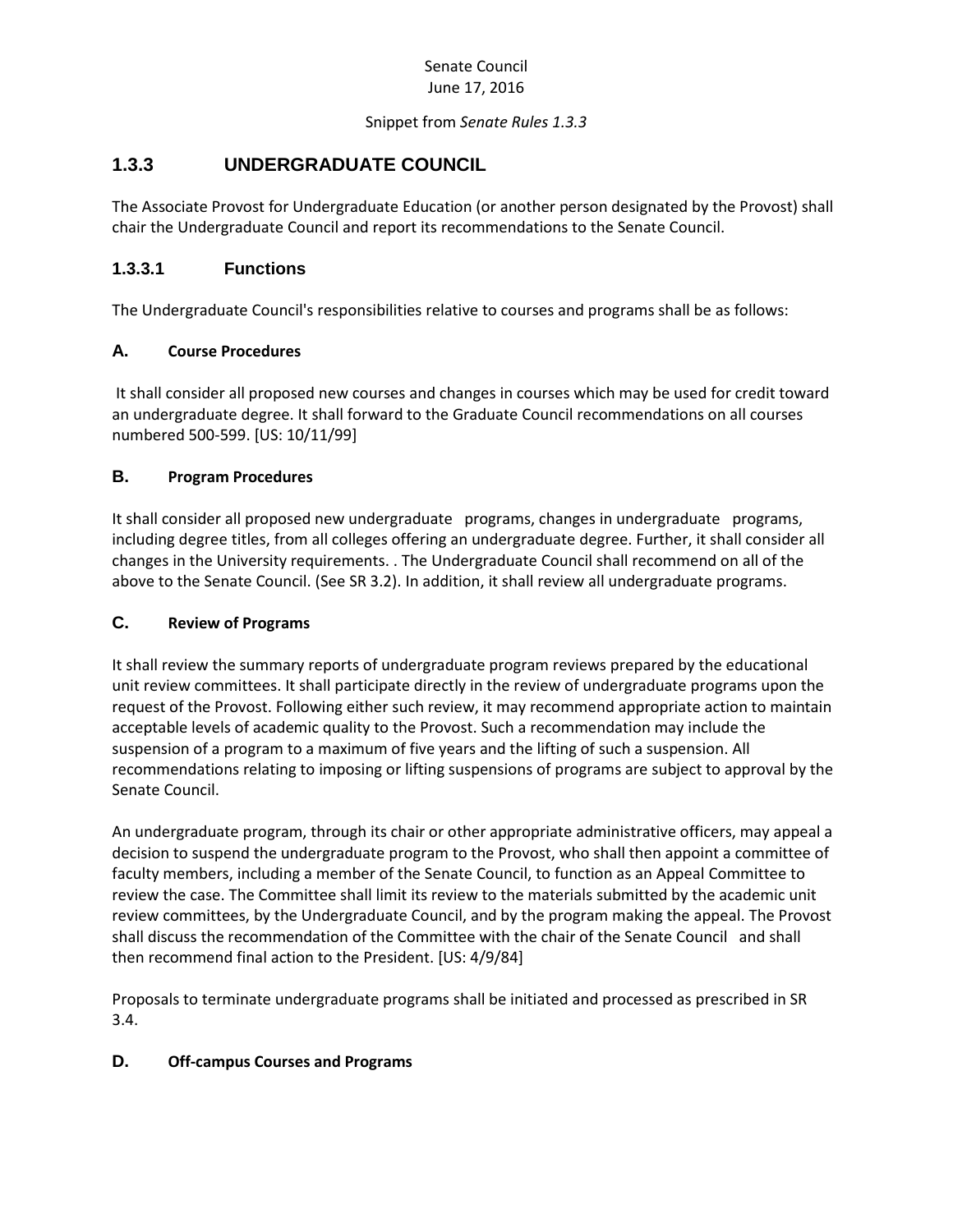#### Senate Council June 17, 2016

The Undergraduate Council shall review distance learning activities for quality and effectiveness, in keeping with Southern Association of Colleges and Schools (SACS) "substantive changes" criteria [US: 4/12/99]

## **1.3.3.2 Composition**

The Undergraduate Council shall consist of fourteen (14) members. Nine of the members shall be regular full-time faculty members elected by and from the faculties of colleges, groups of colleges or parts of colleges as follows: [US: 10/12/81; US:4/9/84; US: 4/14/86; US: 10/12/87]

- One member from the combined areas of Humanities area in the College of Arts and Sciences, the College of Fine Arts, and the Honors Program;
- One member from the combined areas of Biological and Physical Sciences in the College of Arts and Sciences;
- One member from the combined areas of the Social Sciences in the College of Arts and Sciences and the College of Communication and Information;
- One member from the College of Agriculture, Food and Environment;
- One member from the College of Education;
- One member from the College of Engineering;
- One member from the College of Business and Economics;
- One member from: the College of Design and the College of Social Work; and
- One member from: the College of Health Sciences, the College of Nursing, and the College of Pharmacy.

Of the five remaining members, one shall be a member of the University Faculty appointed by the Senate Council. Four members shall be appointed by the Chair of the Undergraduate Council with the advice and consent of the elected Undergraduate Council members. Of these four, two shall be members of the faculties of colleges eligible to have representation on the Undergraduate Council, and the remaining two shall be undergraduate students from eligible colleges. [US: 10/12/81; US: 4/9/84; US: 4/14/86; US: 10/12/87]

An *ex-officio*, non-voting member from the Registrar's Office selected by the Assistant Provost for Enrollment Management may attend. [US: 4/14/97]

# **1.3.3.3 Election**

Members of faculties of those colleges listed above in SR 1.3.3.2 who are eligible to vote for and be elected to the University Senate shall be eligible to serve in and vote for all elected members of the Undergraduate Council. [US: 10/8/2001]